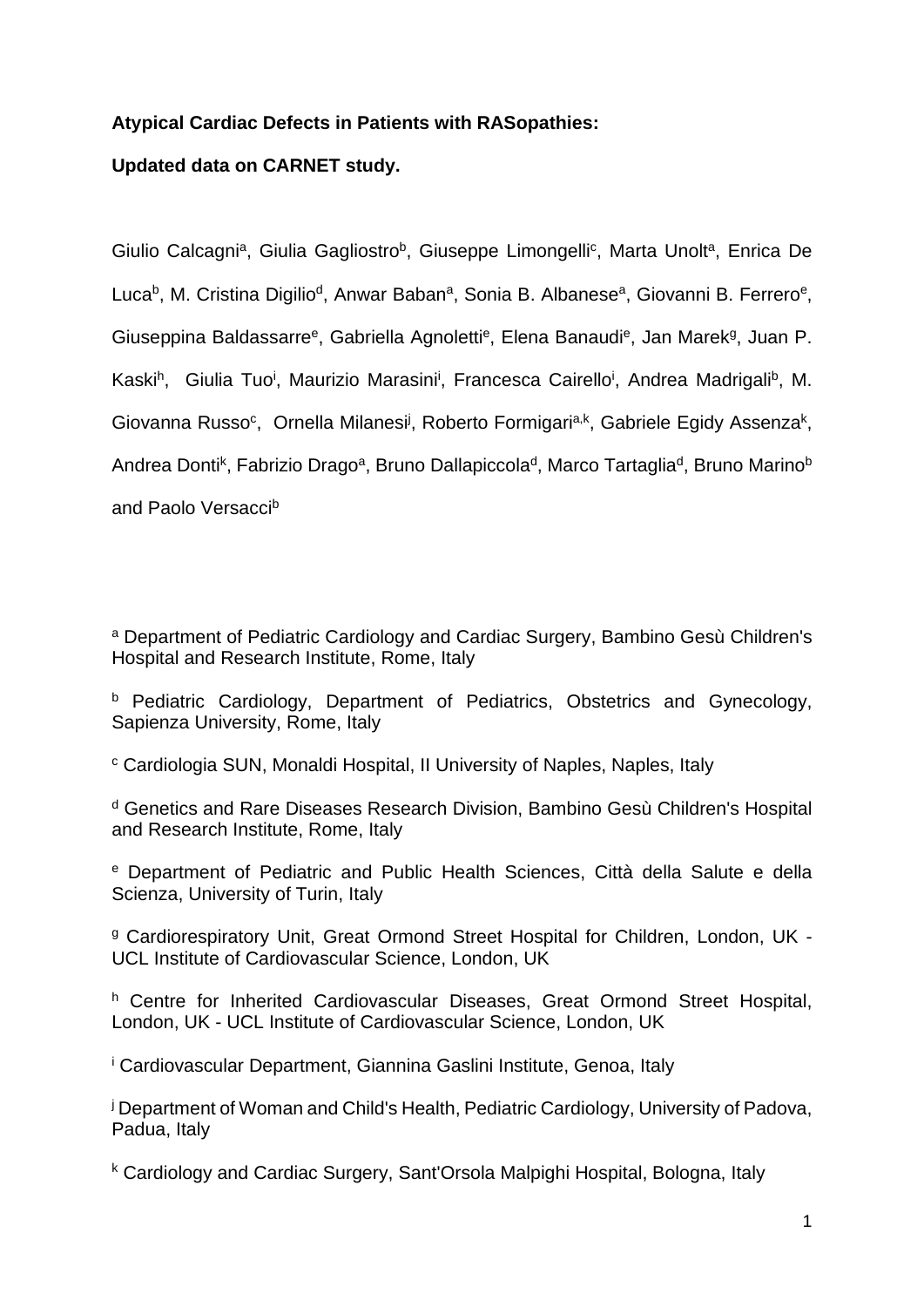# **Corresponding author:**

Paolo Versacci, MD, PhD,

Department of Pediatrics, Obstetrics and Gynecology,

Sapienza University of Rome,

Viale Regina Elena, 324, 00161 Rome, Italy.

e-mail: *paolo.versacci@uniroma1.it*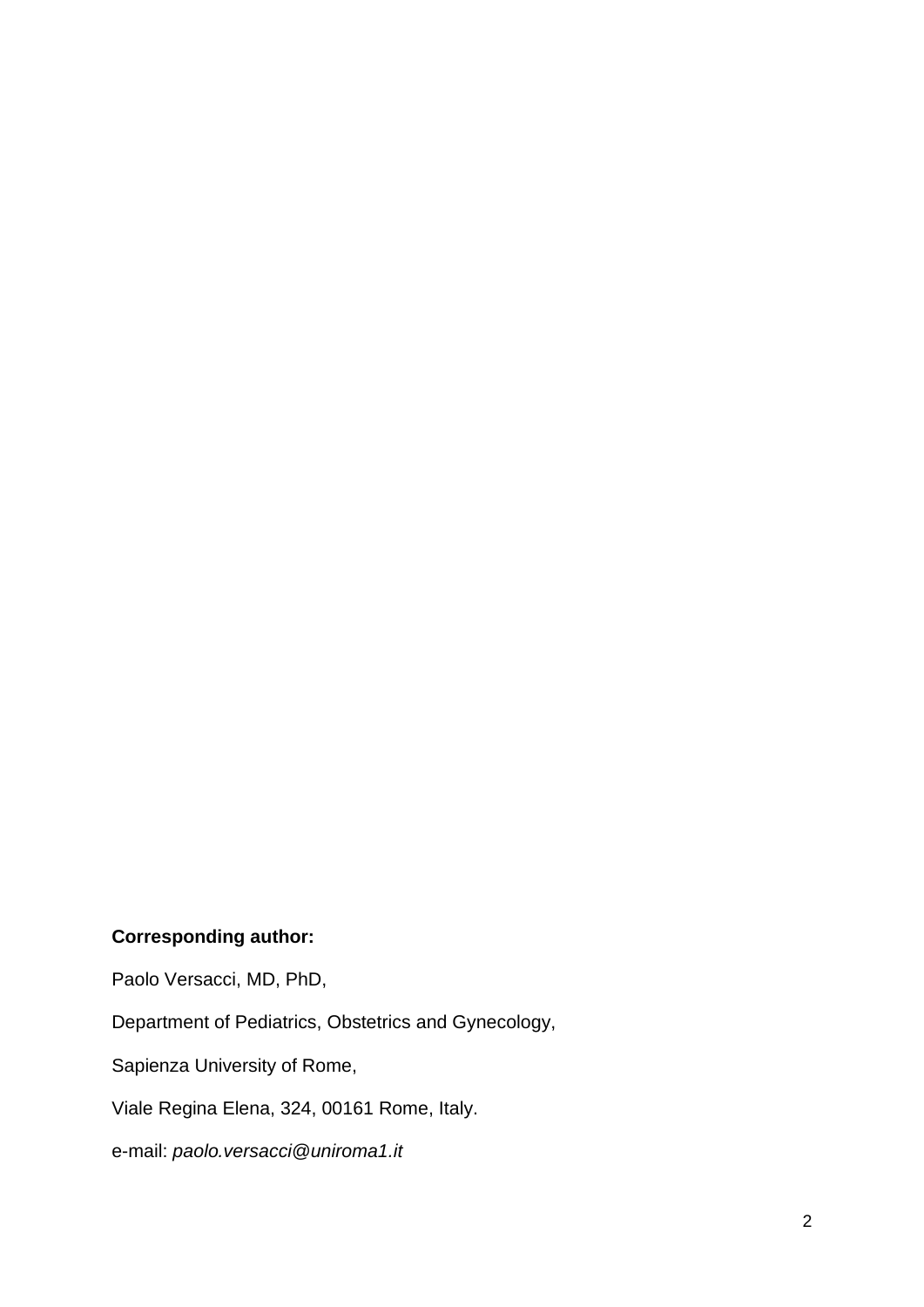#### **ABSTRACT**

## **Background**

RASopathy syndromes are a relatively common autosomal dominant disorder with heterogeneity in clinical and genetic features. Cardiac outcomes in terms of mortality and morbidity for typical congenital heart defects (such as pulmonary valve stenosis, hypertrophic cardiomyopathy, atrioventricular canal and atrial septal defect) have been previously reported. Nevertheless, other Atypical Cardiac Defects (ACDs) are also described. Aim of our study was to report prevalence and cardiac outcome of ACDs in patients with mutations of RAS/MAPK disorders.

**Design and Methods** A retrospective, multicentric observational study conducted in different centres with recognized experience in RAS-MAPK disorders (CArdiac Rasopathy NETwork - CARNET study) was performed. All clinical and surgical data of RASopathies patients followed until December 2019 were collected. Molecular analysis was also performed in all patients.

## **Results**

Among patients followed up in CARNET centres (more than 440 patients), a total of 45 patients with ACDs, clinical and molecularly confirmed diagnosis of RAS/MAPK disorders were included in the study. Noonan Syndrome (NS), NS Multiple Lentigines (NSML) and CardioFacioCutaneous Syndrome (CFCS) were present in 36, 5 and 4 patients, respectively. Median age at last follow-up was 20.1 years (range 6.9 - 47 years). All patients underwent a preliminary genetic evaluation and all genes associated with these disorders were analyzed. Different ACDs were reported, such as mitral and aortic valve dysfunction, ascending and descending aortic arch anomalies, isolated coronary arteries disorders, coronary arteries dilation, enlargement of left appendage and isolated pulmonary branches diseases. Five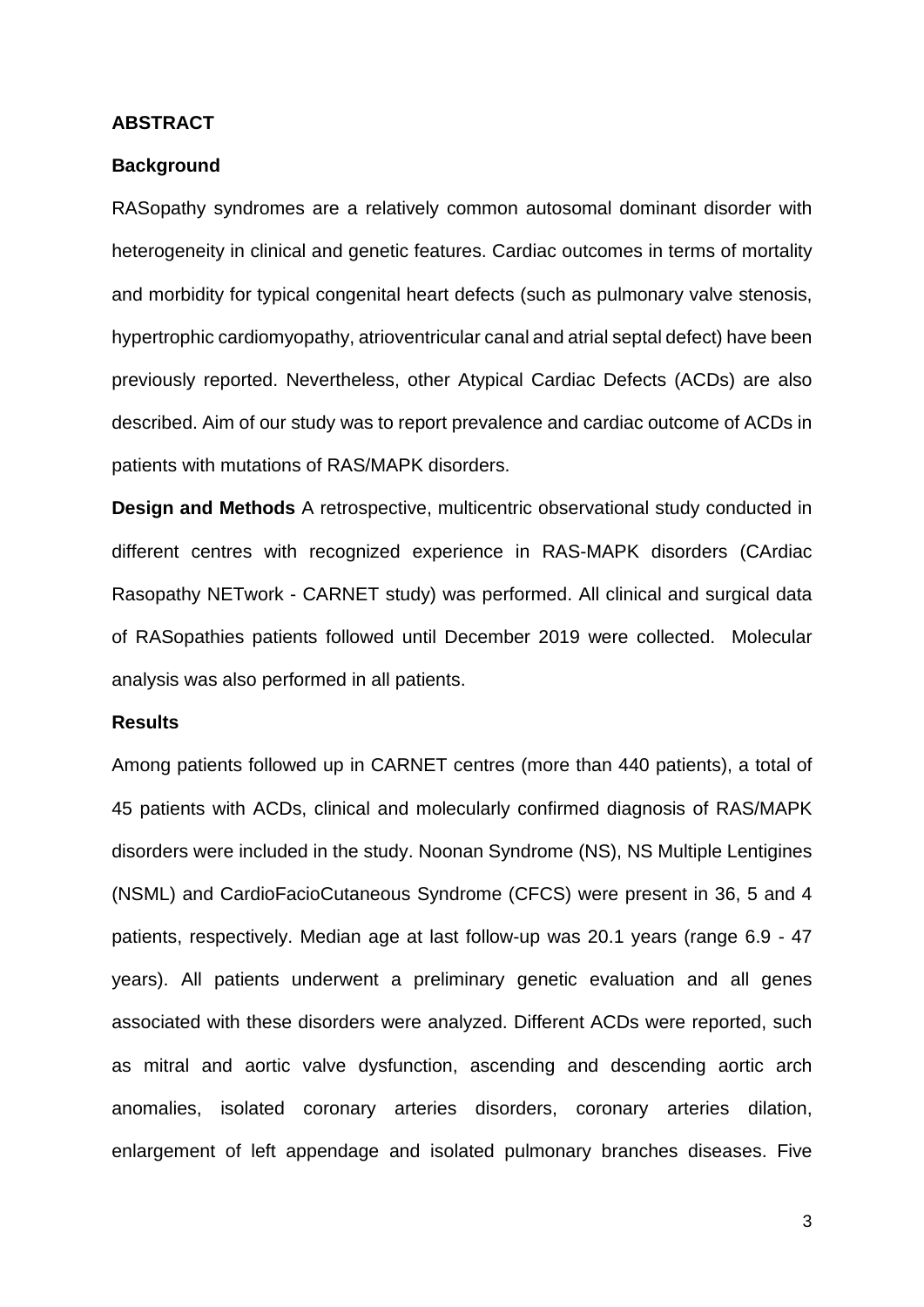patients (11%) underwent cardiac surgery and only one needed a second intervention for mitral valve replacement and severe pericardial effusion. No patients died in our cohort.

# **Conclusions**

Patients with RASopathies syndromes usually present a typical spectrum of CHDs. However, our data suggest that also ACDs must be carefully identified for the possible impact on the clinical outcome of these patients. No long-term follow up of these disorders has been yet reported in literature, but our preliminary data suggest a careful longitudinal follow up till adult age.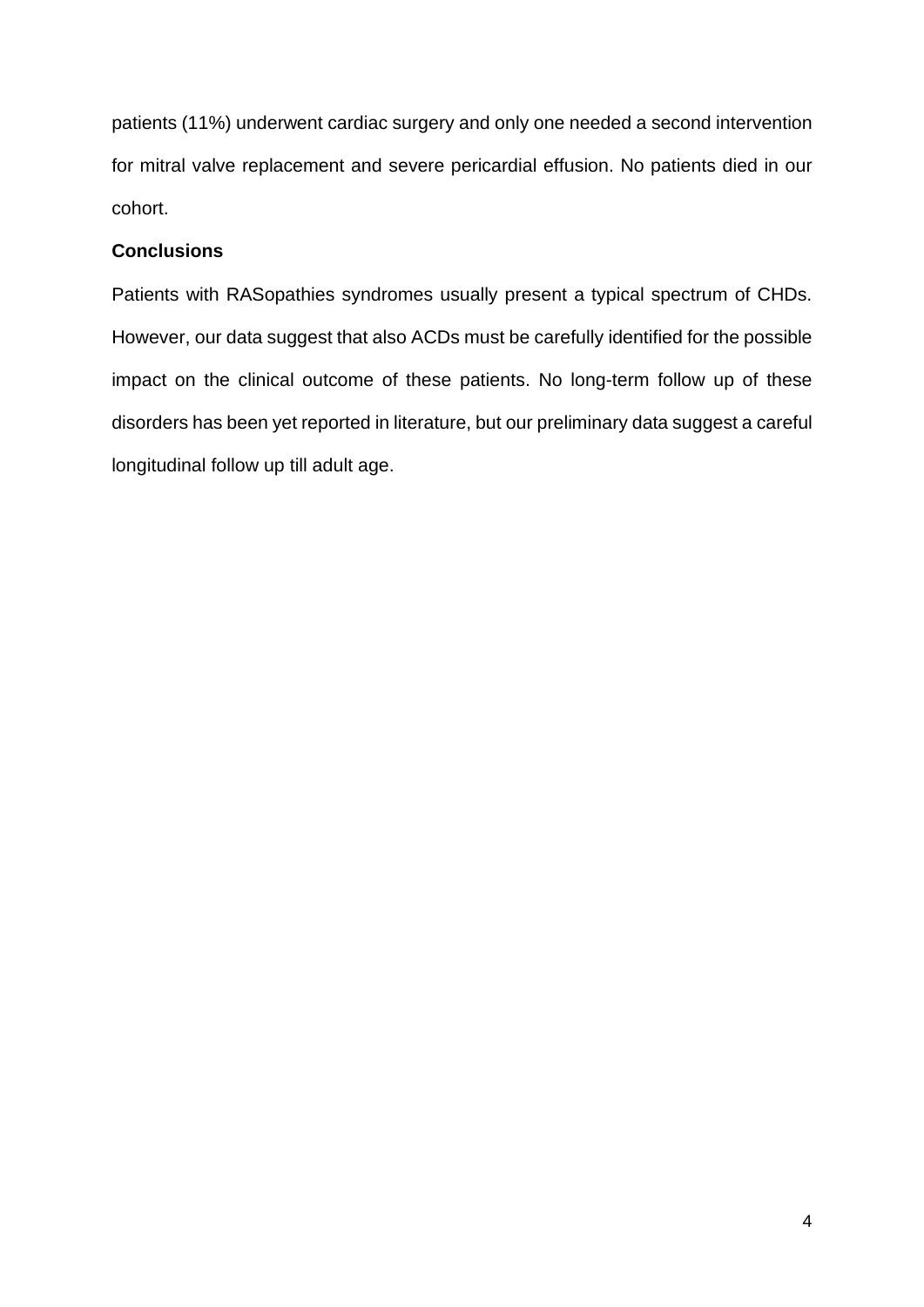### **INTRODUCTION**

RASopathies syndromes are an heterogeneous group of genetic multisystemic disorder characterised by distinctive facial features, developmental delay, learning difficulties, short stature, congenital heart disease (CHDs), renal anomalies, lymphatic malformations and bleeding disorders (1-4) (23875798, 20876176, 20958325, 26446362). They include different syndromes. The most common are Noonan syndrome (NS; OMIM #163950) CardioFacioCutaneous Syndrome (CFCS; OMIM #115150), Costello syndrome (CS; OMIM #218040) and NS with multiple lentigines (NSML; also known as LEOPARD syndrome; OMIM #151100). These syndromes overlap cardiac and extracardiac features and similar germline mutations of the RAS/MAPK pathway.

Heart defects, in terms of CHDs or cardiomyopathies (CMP), were reported in 60 – 90% of patients affected by RASopathies. Specific types of CHDs and correlation with the specific gene mutations have been described (5, 6) (28745539, 29525650).

Typical CHDs (such as pulmonary valve stenosis - PVS, atrioventricular septal defect - AVSD, atrial septal defect - ASD) were classically reported (7-9) (10586172, 22781091, 32022400). Hypertrophic cardiomyopathy (HCM) in the obstructive or nonobstructive form, is the most common CMP associated with this group of syndromes (6) (29525650). Dilated CMP was reported as well, due to a pathological different mechanism in the RAS/MAPK cascade (10) (26380542).

Recently, our group reported a multi-centric study on 371 patients followed up in the CARNET database (CArdiac Rasopathies NETwork). These data reported the interventional and surgical results with specific genotype-phenotype correlations with gene and prognosis (11, 12) (28768581, 29541661). In literature, however, Atypical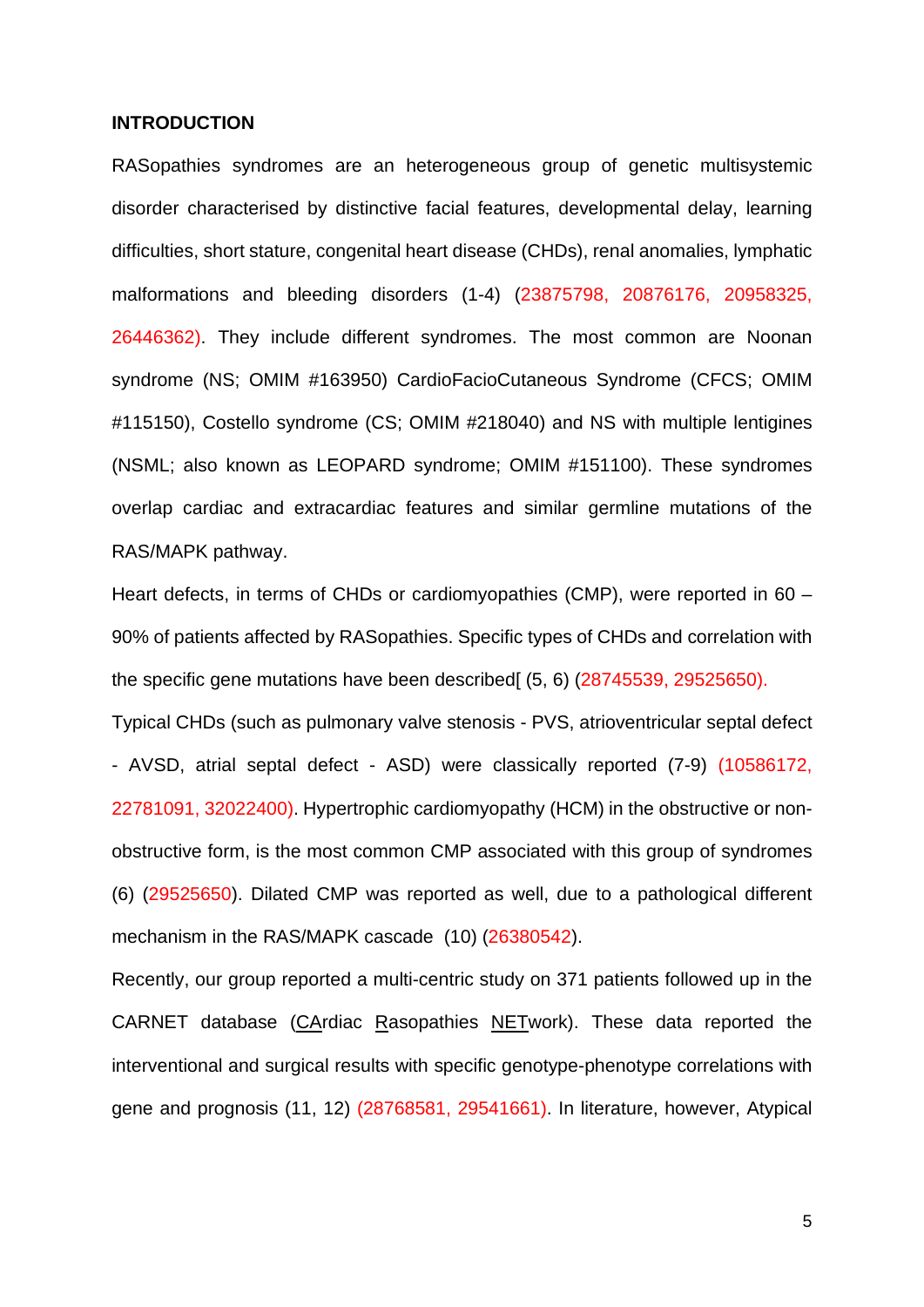Cardiac Defects (ACDs) were also reported associated with these patients, but no specific cardiac outcome has been previously reported.

Aim of our study was to update CARNET experience (updated up to December 2019) and analyze prevalence, gene correlations and outcome for ACDs associated with these mutations of RAS/MAPK disorders.

#### **METHODS**

#### *Study design and populations*

 This is a multicentric retrospective observational study from centres participating in previous CARNET study (11) (28768581). The same seven cardiac centres (Italy and UK) with expertise in RASopathies, retrospectively analyzed data of patients with mutations in genes involved in the RAS/MAPK cascade. All patients with or without cardiac defects were preliminary included in the study. All patients had to have a molecularly confirmed diagnosis of NS, NSML, CS or CFCS. Patients were collected and updated until December 2019.

The following clinical data were collected: date of birth and sex, cardiac details at diagnosis and mutated genes.

Cardiac information was based on the following parameters: cardiologists' clinical evaluations and reports, electrocardiograms (ECGs), echocardiograms, discharge letters. When appropriate, cardiac procedures or cause of cardiac or extracardiac deaths were reported. All data was centralized in a unique database.

Once the database had been completed, we studied our population and selected a specific subgroup of patients, not previously reported, for further considerations. In these patients, "Atypical Cardiac Defects" (ACDs) were diagnosed. In detail, we defined ACDs, all the structural defects that are not classically associated with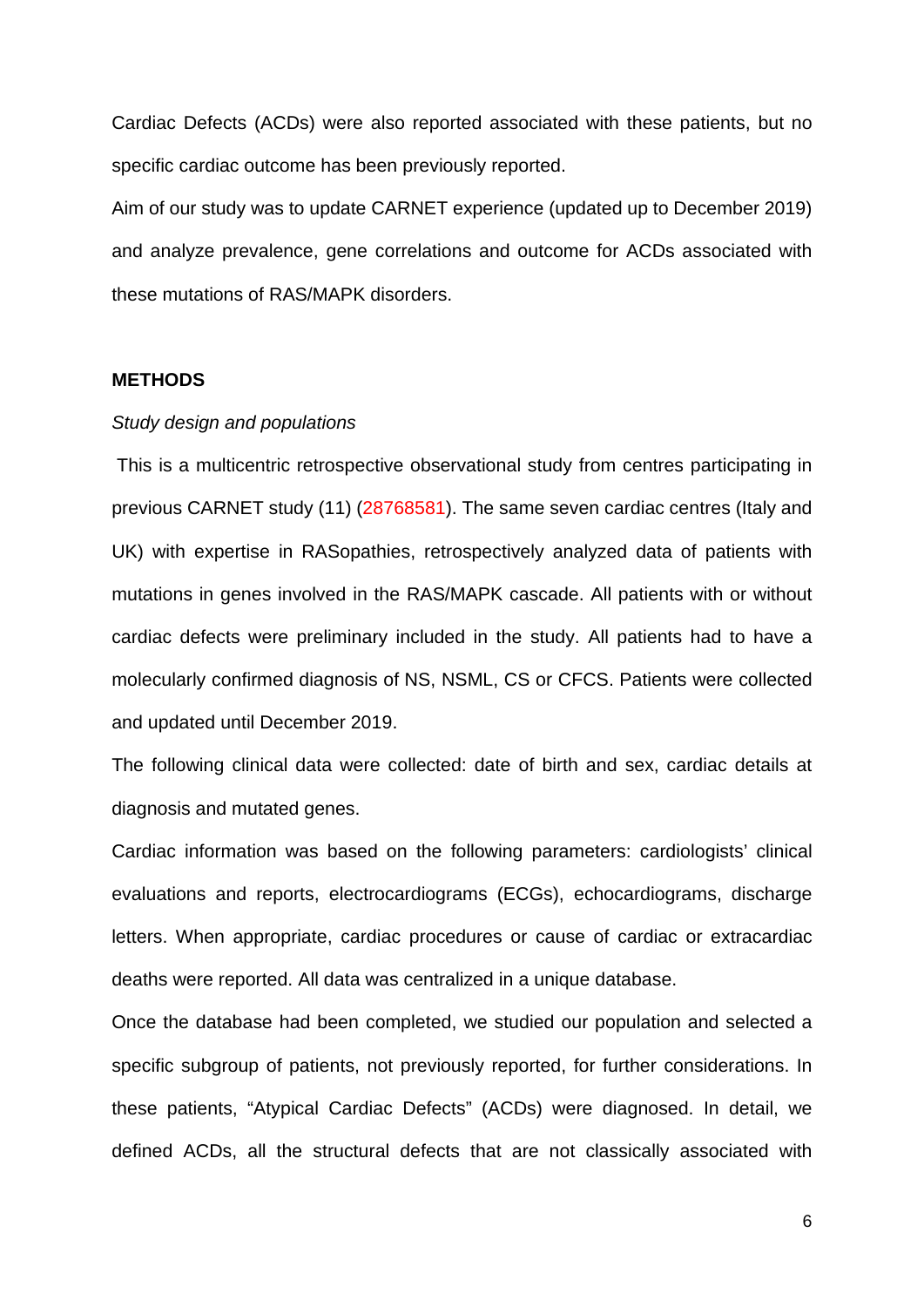RASopathy syndromes, thus having a low prevalence in this population. Particularly, as widely reported by literature, the following were considered "Typical" Cardiac Defects: Pulmonary Valve Stenosis (PVS) with usual supravalvular involvement, complete or partial AtrioVentricular Canal Defects (AVCD), Atrial Septal Defects (ASD) and Hypertrophic Cardiomyopathy (HCM) in the obstructive or non-obstructive forms. When ACDs were associated with classical cardiac defects, these patients were not included in our subgroup of analysis. Persistent Foramen Ovalis after one year of age, due to its high prevalence among the general population, was not considered a cardiac defect.

All other defects, different from those reported above, were classified as ACD and described.

As known in literature, molecular diagnosis was performed through a combination of Sanger sequencing and targeted resequencing directed to scan the entire coding sequence of *CBL, PTPN11, SOS1, KRAS, HRAS, NRAS, SHOC2, RAF1, BRAF, MAP2K1* and *MAP2K2, SOS2, LZTR1, RIT1* genes, which had been recognized as RASopathy disease genes at the time of this study (4, 9, 13) 20958325, 27942422, 32022400).

Clinical and genetic analyses were conducted with the approval of the institutional review boards of the participating institutions.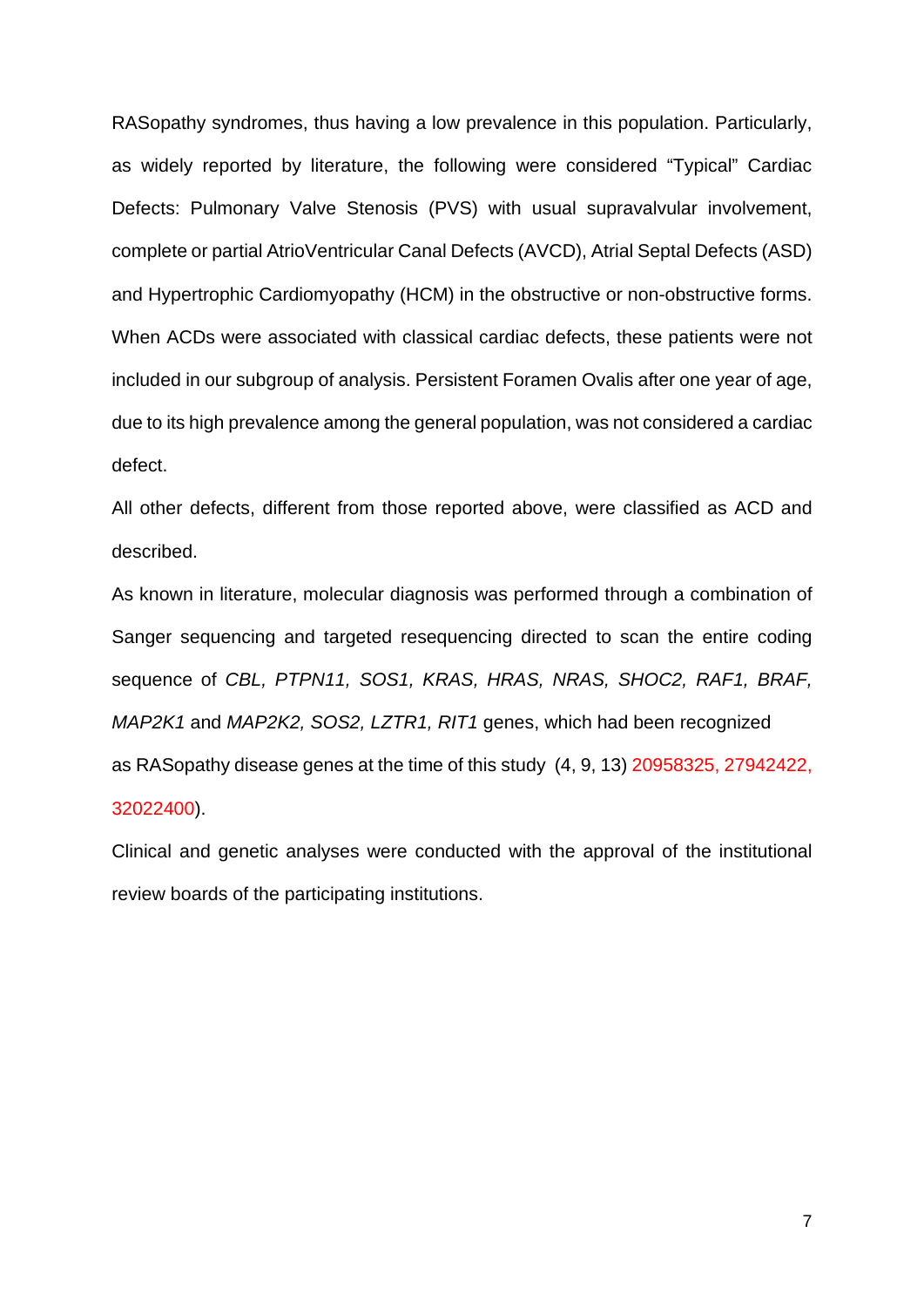#### **RESULTS**

## *Study populations*

Among patients followed up in CARNET centres (440 patients), we excluded all patients who did not present any cardiac defect associated with molecular gene's mutation (83 pts). Among these remaining 357 patients, we subsequently excluded all patients with molecular diagnosis of RASopathies syndrome and classical CHDs (PVS, ASD, AVSD) or HCM (a total of 312 pts). The remaining 45 patients were included in this study and analyzed in terms of type of CHD, mutated genes and cardiac outcome. NS, NSML and CFCS were present in 36, 5 and 4 patients, respectively. No CS patients were present in the remaining population. Figure 1 shows our cohort of patients and the subgroup with ACDs.

Median age at last follow-up was 20.1  $\pm$  9.7 years (range 6.9-47 years). Twenty patients were female (44.4%). Different genes were reported in our population, including the more recent mutations discovered. The most common gene mutated was *PTPN11* gene, followed by *SOS1* and *BRAF*. Other genes were reported with a lower prevalence. Table 1 reports demographic, clinical and molecular characteristics of included patients.

## *Heart Defects*

All patients reported had cardiac involvement, either with a single anomaly or multiple defects. Over half of the patients had a valvular disease, with mostly mitral or aortic valve involvement. Mitral valve regurgitation was more frequent than stenosis, which was recognized in one patient only. In particular, the insufficiency could be due to the high prevalence of anatomic dysplasia, which was described in about one third of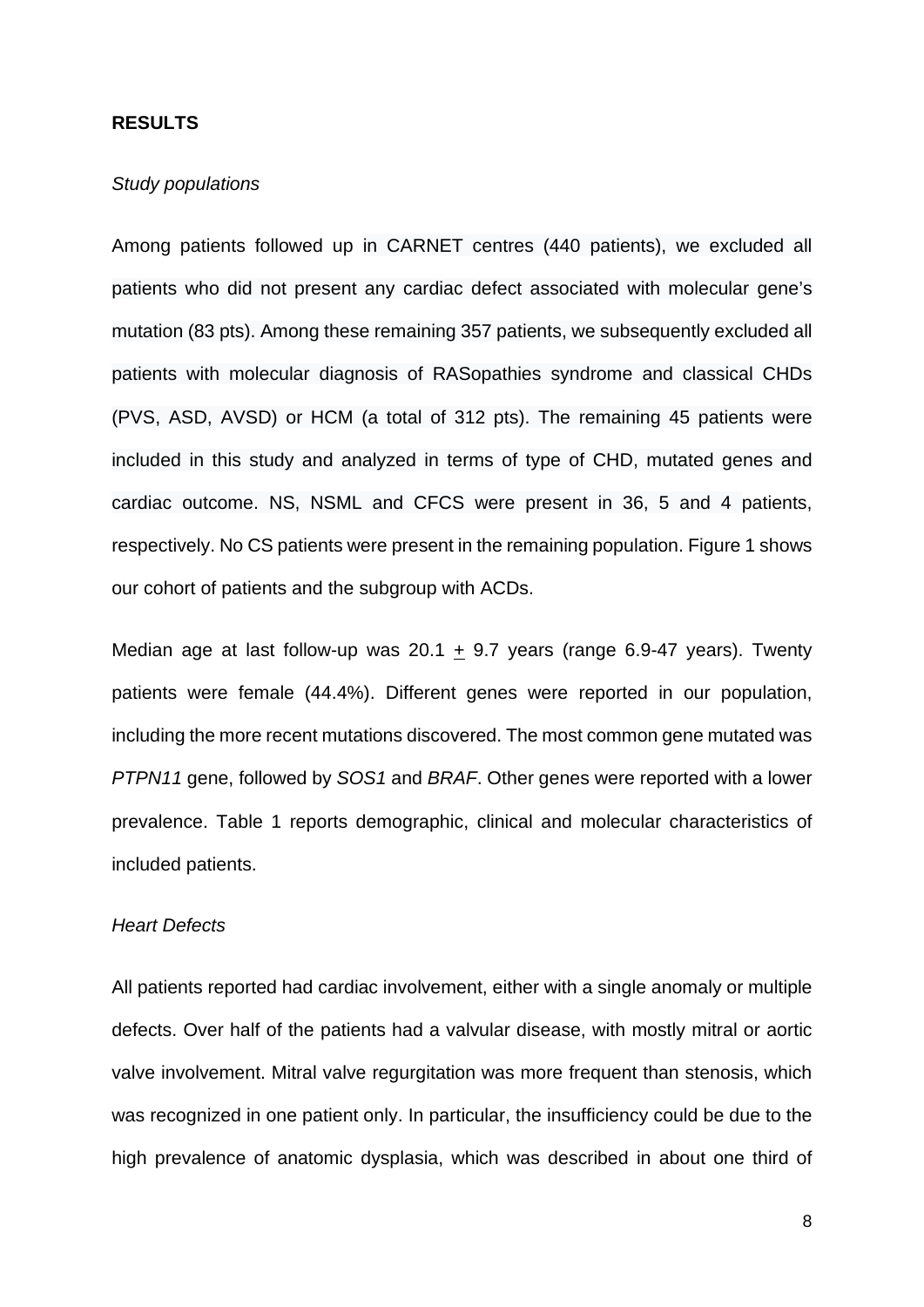patients. Aortic valve regurgitation was similarly reported, significantly more frequent than aortic stenosis (about 25% versus 9%). Seven coronary artery (CA) dilations were reported and, in all cases, left CA was involved. No patients presented coronary artery stenosis. Structural abnormalities of ascending and descending aorta were present in 5 patients, including kinking, aortic coarctation and aortic root dilation. Interestingly, we reported 3 cases with moderate enlargement of left appendages, in all cases without other heart defects and also in absence of any intracardiac thrombus. Finally, even though PVS was excluded, isolated pulmonary branches abnormalities, in terms of dilation or stenosis or crossed pulmonary arteries were considered when no PVS was concomitantly reported. These anomalies were present in 7 patients (15,6%).

Table 2 reports in detail heart defects and all genes which were mutated in each different heart disease's subgroup.

#### *Cardiac Prognosis*

Among patients with ACD, 5 patients (5/45: 11%) underwent surgical treatment. One patient underwent end-to-end anastomosis for aortic coarctation, while a second patient had aortic valve replacement. Plasty of the mitral valve was necessary in one patient for severe regurgitation and in another one for stenosis. In a third patient, aged 5 at the time of first intervention, with prolapse and severe regurgitation, the plasty of the mitral valve was followed by a prosthesis implantation 20 months later. The early post-surgical outcome of the latter patient was characterized by severe pericardial effusion that required surgical drainage. All these 5 patients were affected by NS with *PTPN11*, *KRAS* and *SOS1* mutated genes (3, 1 and 1 patient, respectively). No patient died in our cohort for cardiac or extracardiac diseases. No other surgical complications have been reported, including post-surgical chilotorax. The remaining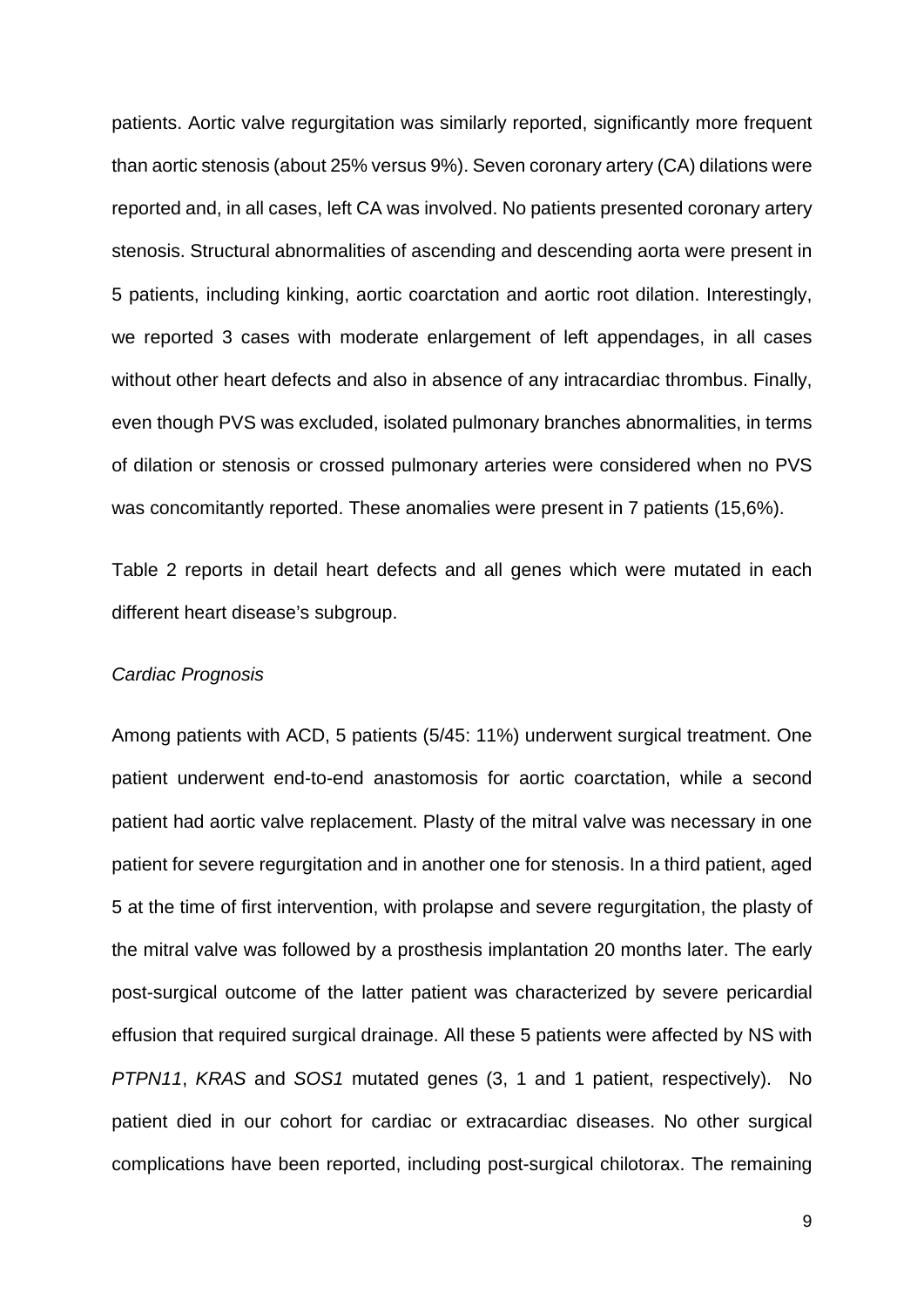patients did not need any surgical operation or percutaneous procedures at the time of the present retrospective analysis and they are on regular clinical and instrumental cardiac follow-up.

#### **DISCUSSION**

RASopathies are a heterogeneous group of genetic disorders with similar cardiac and extracardiac features.

Typically, mutations in genes involved in the RAS/MAPK cascade have been reported since *PTPN11* gene mutation was discovered in 2001 (14) (11704759). This mutation has been reported in about 50% of patients with NS. An additional 30% can be explained by other mutations in RAS/MAPK pathway genes, including *SOS1, RAF1, RIT1, KRAS, SHOC2, NRAS, SOS2, BRAF, A2ML1, LZTR1, MYST4, RASA2, RRAS, SPRY1 and SYNGAP1* (13, 15-18) 30896080, 27942422, 27412009, 23791108, 25795793).

CHDs and CPM are very common features in patients with RASopathies, particularly in NS, with a prevalence greater than 50-80%. (9) (32022400).

Classically, PVS, HCM, AVCD and ASD have been considered as typical HD in the spectrum of these disorders. Minor defects have been also reported (7, 9) (10586172, 32022400), but a specific genotype-phenotype correlation of these anomalies with mutated genes and their prognosis is lacking in literature.

This study presents 45 patients from different centres with high experience in RAS/MAPK disorders. Particularly, regarding cardiac prognosis in these patients, we can affirm that ACDs in RASopathies are benign, well tolerated and generally no treatment should be indicated. In fact, in our cohort, only 5 patients with ACD needed cardiac treatment, mainly due to valvular involvement.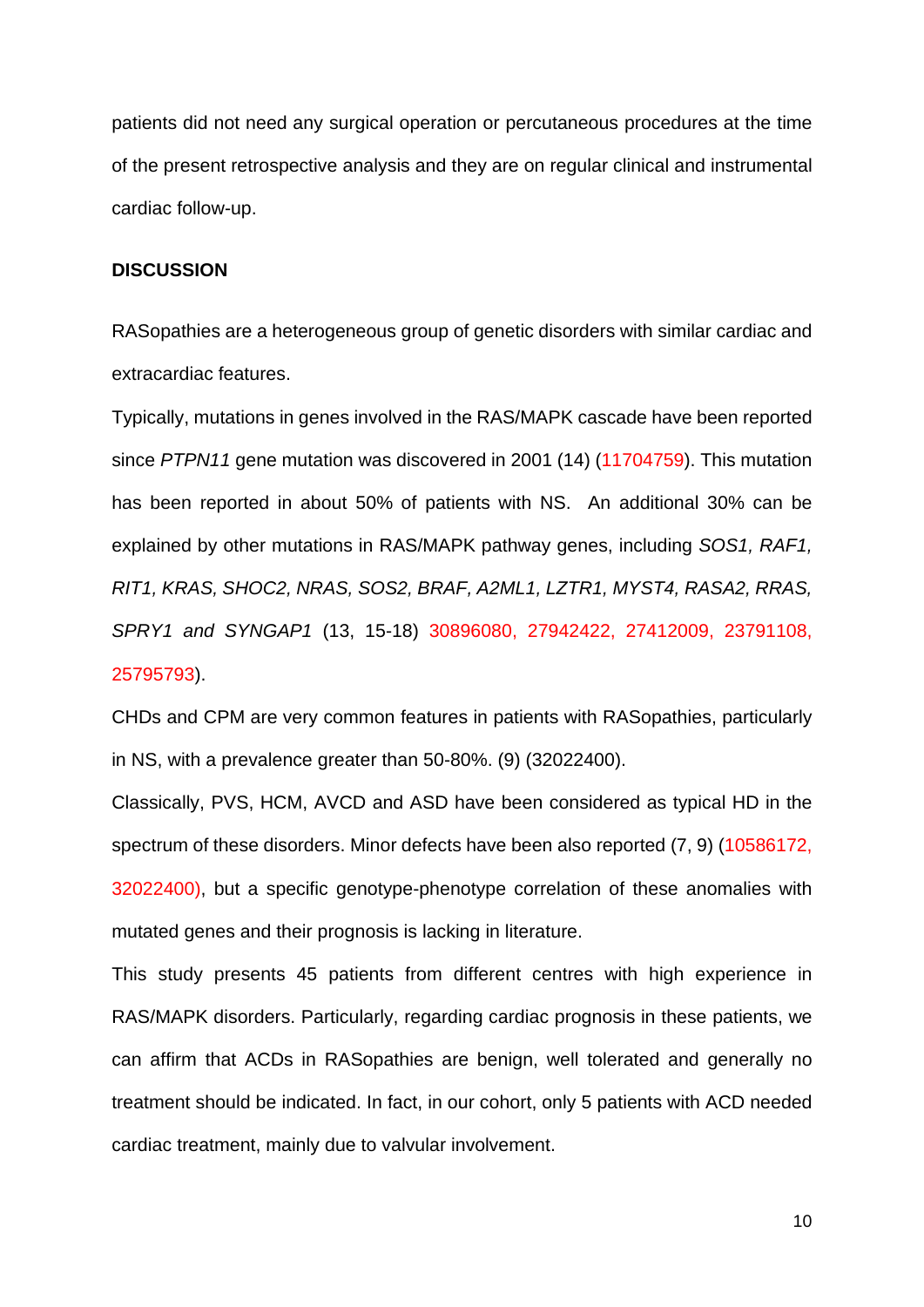This result is in line with our previous experience regarding a large cohort of children and adolescents with RASopathies, where we underlined how the need for cardiac intervention, in terms of cardiac surgery or cardiac catheterization, appeared in less than 50% of our cohort (28768581) (11). Similar data were reported by other groups (19, 20) (24534818, 23750712). Anyway, a few selected cases, particularly when mitral or aortic valve were involved, could need cardiac treatment. Despite a worsening role of mitral and aortic valve in RASopathies with CHDs or HCM was previously reported (11) (28768581), it is interesting to note how these valvular diseases may have a clinical relevance also in absence of typical HDs. Mitral valve prolapse particularly with valve regurgitation may also need surgical treatment in cases of severe valve dysplasia. Even more so, for patients with significant valvular regurgitation and RASopathies, mitral valve plasty could not be enough, due to the anatomic characteristics of their mitral valve, where an abnormal and dysplastic anterior leaflet insertion is usually reported. This data stress the hypothesis that mitral or aortic valve involvement in RASopathies should not be considered as a minor defect either in the absence of major HD.

Surgical treatment is also mandatory for selected cases with other "structural" ACDs, such as aortic coarctation. Preliminary data conducted prior to an exhausted gene's screening, reported left sided obstructive and particularly aortic coarctation in NS (21, 22) (9805134, 9048939).

Coronary arteries anomalies in RASopathies are not a rare entity. *PTPN11* gene mutations are usually associated with this finding, particularly in NSML patients (23) (16904216), but other genes mutations have been reported (24) (26686981). The phenomenon of coronary ectasia as a consequence of HCM is well known. It is supposed to be the result of an increased mass, diastolic dysfunction and obstruction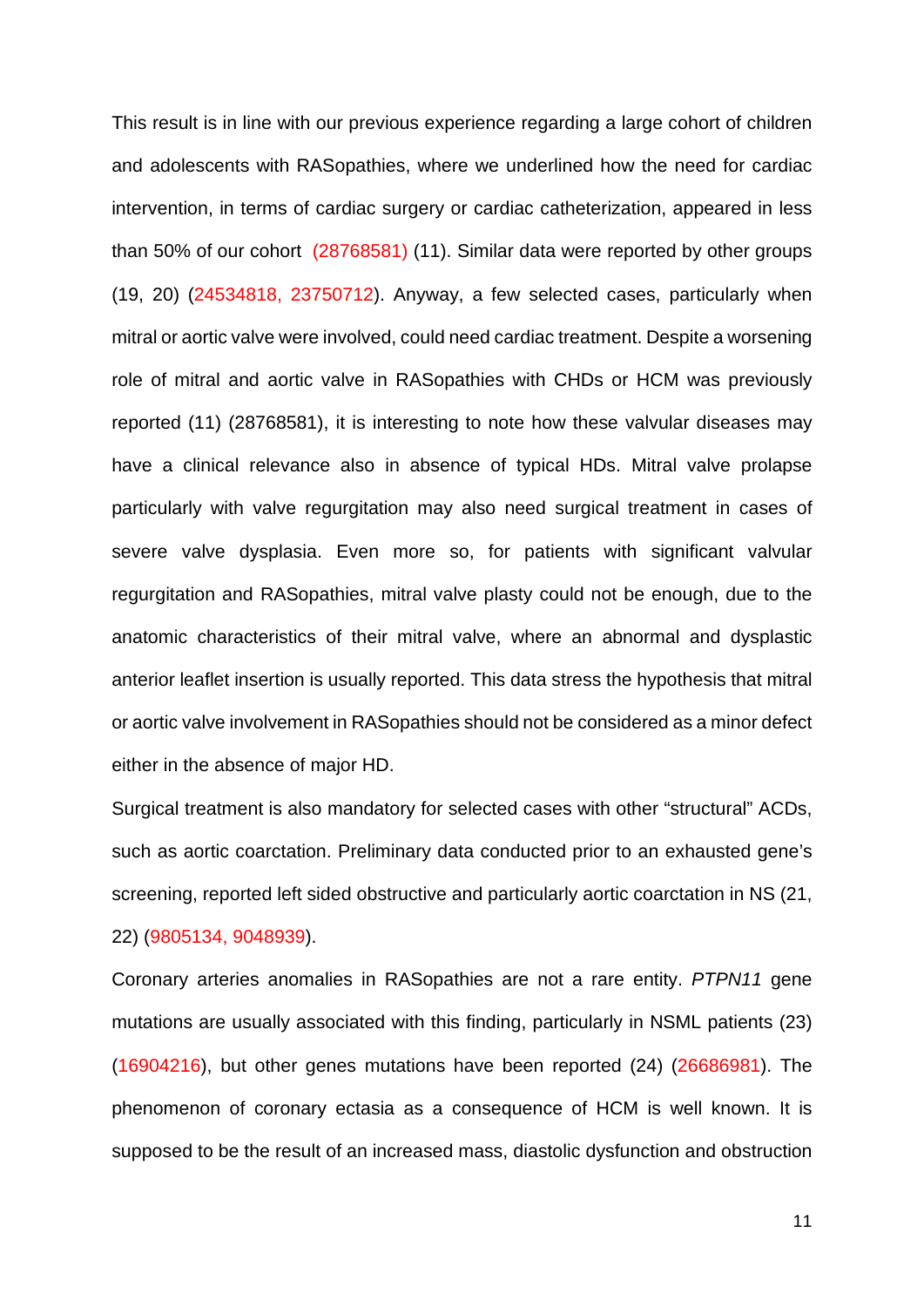of the outflow tract of the left ventricle (25) (17697839). In the cohort of our patients, no individuals with coronary artery ectasia were affected by HCM or by other typical cardiovascular defects. This vascular phenotype may be secondary to the RAS pathway defect, independently from the underlying HCM and/or cardiovascular defects. Cardiologists should be aware of the dilation of the coronary arteries in these patients in order to prevent cardiovascular risks for myocardial infarction, such as arterial hypertension and hypercholesterolemia that can accelerate the atherosclerotic coronary artery disease. If the coronary abnormality is recognized on echocardiography, further evaluation with coronary CT angiography or MR angiography should be taken into account especially after pediatric age, especially to monitor the progression of the dilation. Due to the fact that the long-term outcome of ectasia of coronary arteries in patients with RASopathy is not known and that the dilated coronary arteries predispose to thrombosis event, it would be suitable the use of antiplatelet or anticoagulant agents even in these patients.

Regarding the dilation of the ascending aorta recognized in 2 of our patients, it is noteworthy that although it is a rare condition, aortic root dilation, aortic dissection and giant aneurysms of the sinuses of Valsalva have been described in adult patients with *PTPN11* gene mutation. In particular, histological evaluation of the surgically removed giant aneurysms showed deficiency of medial elastin and non-specific myxoid degeneration, suggesting a connective tissue disorder-like change in the wall of their aorta (26-29) (6465040, 2924789, 15964762, 16830086).

Aortic dilatation may be unnoticed until aortic dissection appears. For these reasons, a strict long-term follow-up, notably interval aortic measurements, is required (29)(16830086).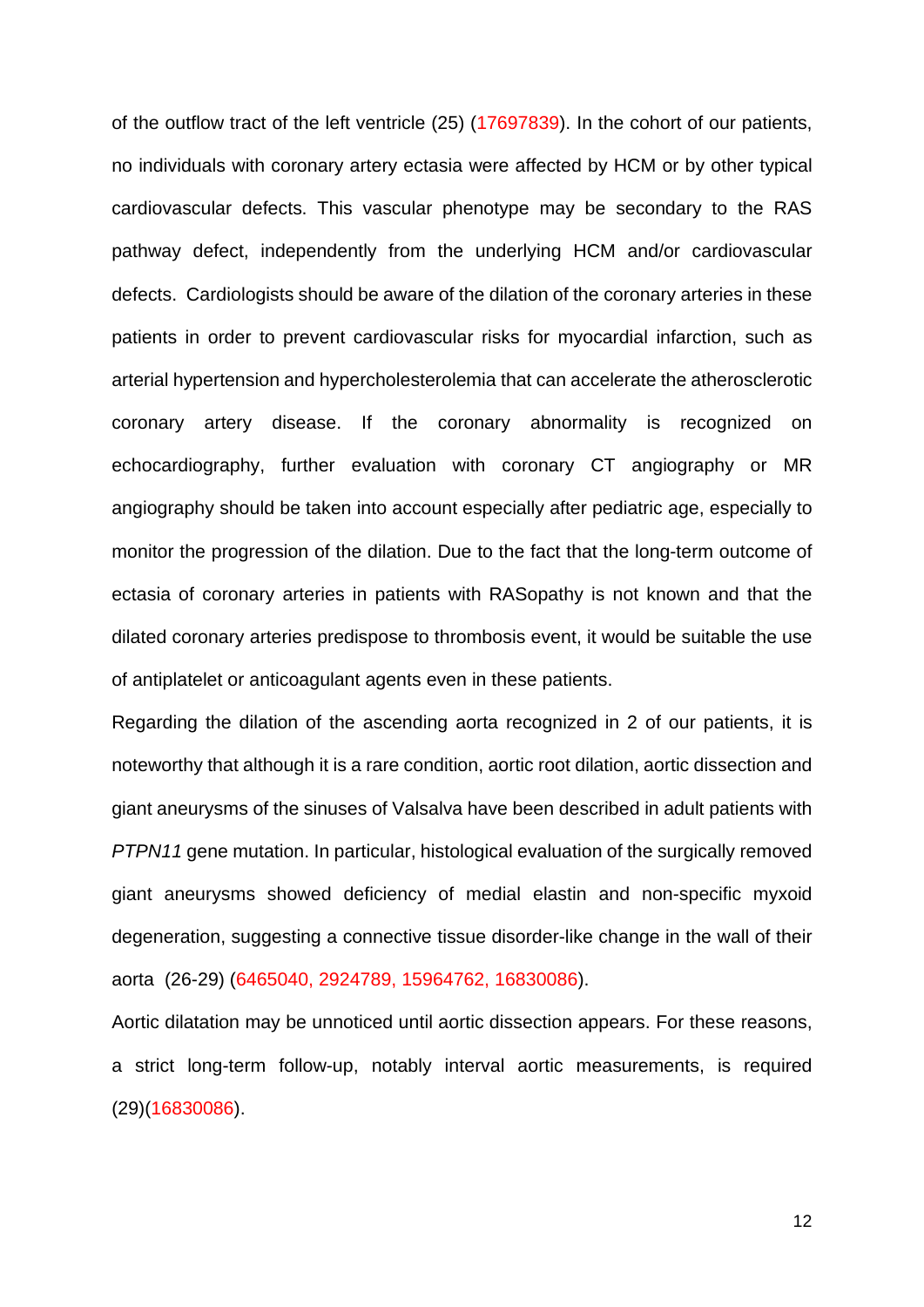A dilation of the left atrial appendage was present in 3 patients. Only one case of congenital aneurysm of the left atrial appendage has been described in an adult patient with features consistent with both CFCS and NS (30) (20136862). Although patients with RASopathies are predisposed to haematological disorders, such as abnormal bleeding or bruising caused by coagulation defects, they may develop thrombi in the enlarged left atrial appendage or atrial fibrillation over the years. Hence, if antiaggregant or anticoagulant therapy may be necessary in these patients, a careful evaluation of the coagulation system is mandatory.

Although only a few patients required surgical treatment, we could observe that these lesions are benign in terms of morbidity. Furthermore, it is important to highlight these data to confirm the significant role of echocardiography for screening at the time of diagnosis of RASopathies and also during the clinical follow up even in absence of CHDs or CMPs. No patients died in our cohort, confirming that even though cardiac involvement is common in these syndromes, these lesions are usually benign in terms of mortality. Anyway, an accurate follow up with clinical evaluation, ECG and echocardiogram should be required, as previously reported in NS patients (3, 31, 32) (22980313, 20876176, 23312968).

Regarding genes, according to literature, *PTPN11* was the most common gene involved also in ACDs related to RASopathies, followed by *SOS1* and *BRAF*. These data are in line with our previous experience on typical HD (PVS, AVCD and HCM), where the prevalence reported in both populations was similar. Interesting to note, between the "new gene" recently discovered (15) (23791108), *RIT1* mutation was reported only in one case in our populations. This data may be explained by the major cardiac involvement of *RIT1* mutation, according to previous experience by our and other groups (33, 34) (27101134, 27684039)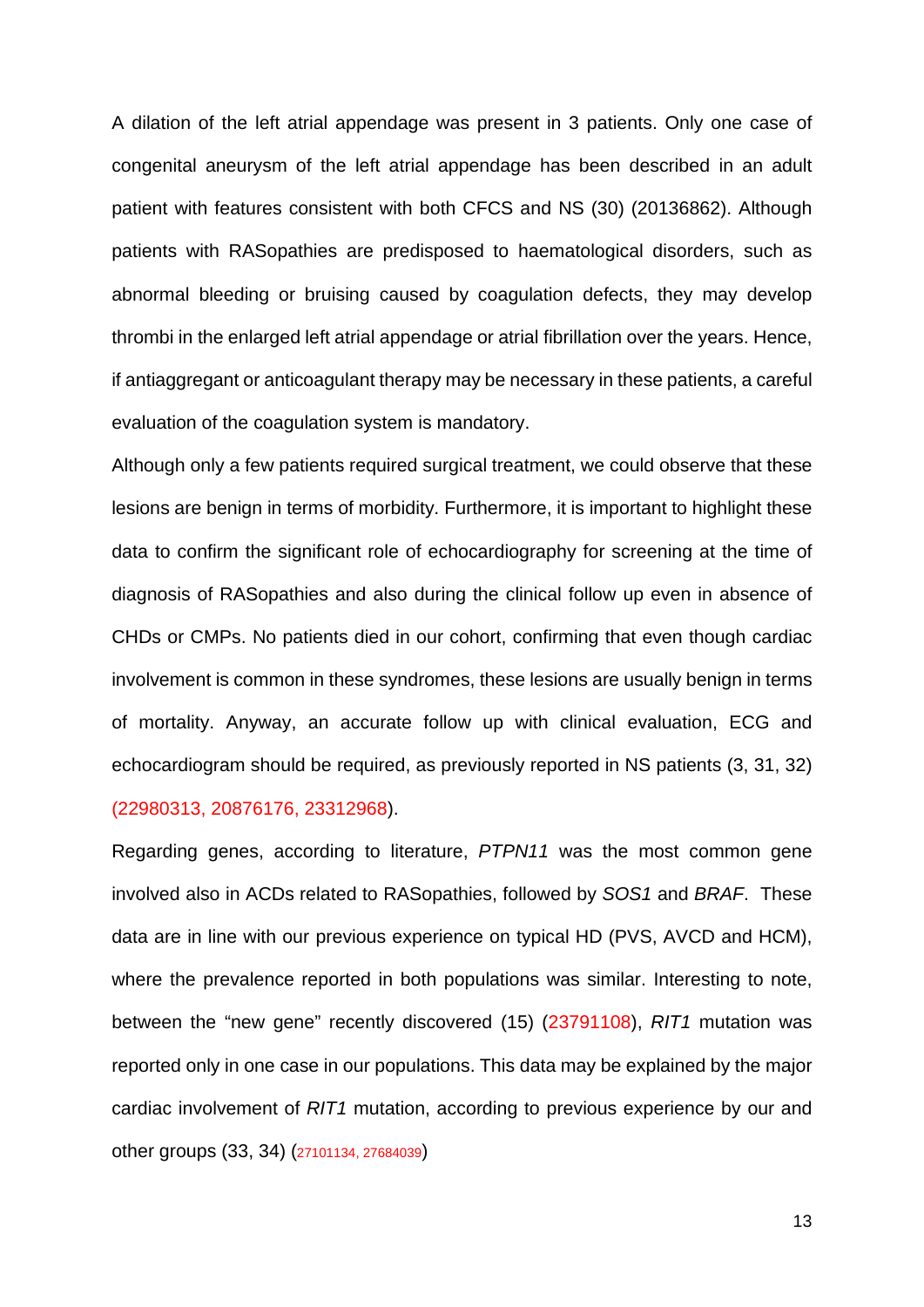#### **STUDY LIMITATIONS**

The retrospective design of the study represents per se a limitation. Moreover, RASopathy patients with negative genetic characterization may have biased our results. Finally, another limitation concerns the absence of specific statistical analysis in terms of Kaplan-Mayer for mortality or morbidity. Anyway, the absence of patients who died for cardiac and extracardiac reasons and a very low numerosity of patients who underwent a reintervention, could not allow to extrapolate these results.

## **CONCLUSIONS**

Patients with RASopathies need lifetime cardiac follow-up, not only for the most common CHDs and HCM, but also for atypical cardiac features. No data regarding dilation CA or left appendage prognosis have prospectively reported in this population. Therefore, these apparently minor cardiac conditions may require cardiac surgery or percutaneous procedure in case of worsening of valvulopathy. Medical management aimed to prevent complications due to coronary arteries dilation and enlarged left atrial appendage might be needed. With a deeper understanding of cardiac characteristics and genotype-phenotype correlations of patients with RASopathies, it will be more and more achievable to offer appropriate counselling to families regarding prognosis and tailor management for optimal patient outcome.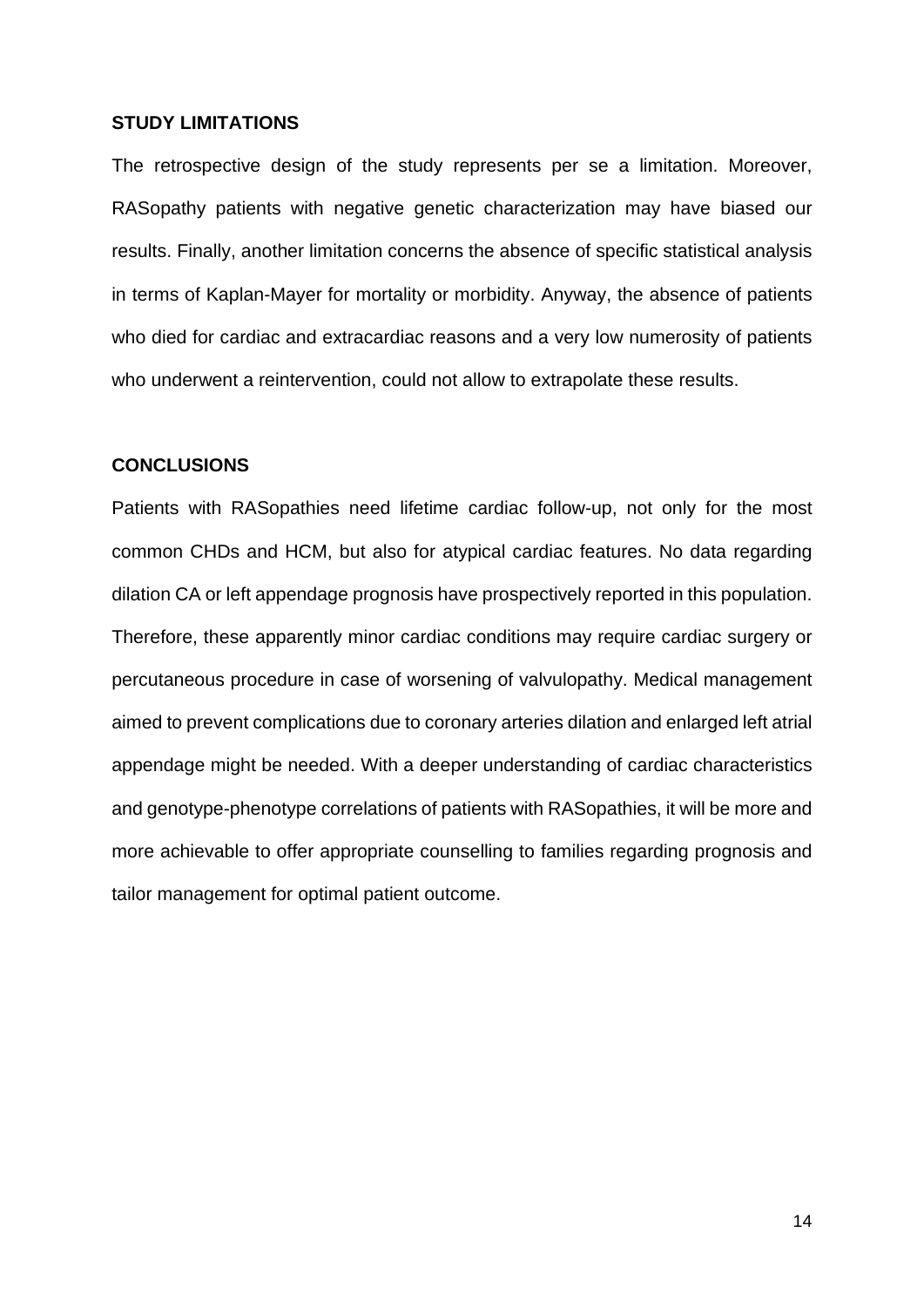#### **References**

1. Rauen KA. The RASopathies. Annu Rev Genomics Hum Genet. 2013;14:355-69.

2. Aoki Y, Niihori T, Inoue S, Matsubara Y. Recent advances in RASopathies. J Hum Genet. 2016 Jan;61(1):33-9.

3. Romano AA, Allanson JE, Dahlgren J, Gelb BD, Hall B, Pierpont ME, et al. Noonan syndrome: clinical features, diagnosis, and management quidelines. Pediatrics. 2010 Oct;126(4):746-59.

4. Tartaglia M, Gelb BD. Disorders of dysregulated signal traffic through the RAS-MAPK pathway: phenotypic spectrum and molecular mechanisms. Ann N Y Acad Sci. 2010 Dec;1214:99-121.

5. Calcagni G, Unolt M, Digilio MC, Baban A, Versacci P, Tartaglia M, et al. Congenital heart disease and genetic syndromes: new insights into molecular mechanisms. Expert Rev Mol Diagn. 2017 Sep;17(9):861-70.

6. Calcagni G, Adorisio R, Martinelli S, Grutter G, Baban A, Versacci P, et al. Clinical Presentation and Natural History of Hypertrophic Cardiomyopathy in RASopathies. Heart Fail Clin. 2018 Apr;14(2):225-35.

7. Marino B, Digilio MC, Toscano A, Giannotti A, Dallapiccola B. Congenital heart diseases in children with Noonan syndrome: An expanded cardiac spectrum with high prevalence of atrioventricular canal. J Pediatr. 1999 Dec;135(6):703-6.

8. Digilio MC, Romana Lepri F, Dentici ML, Henderson A, Baban A, Roberti MC, et al. Atrioventricular canal defect in patients with RASopathies. Eur J Hum Genet. 2013 Feb;21(2):200-4.

9. Linglart L, Gelb BD. Congenital heart defects in Noonan syndrome: Diagnosis, management, and treatment. Am J Med Genet C Semin Med Genet. 2020 Feb 5.

10. Gelb BD, Roberts AE, Tartaglia M. Cardiomyopathies in Noonan syndrome and the other RASopathies. Prog Pediatr Cardiol. 2015 Jul 1;39(1):13-9.

11. Calcagni G, Limongelli G, D'Ambrosio A, Gesualdo F, Digilio MC, Baban A, et al. Cardiac defects, morbidity and mortality in patients affected by RASopathies. CARNET study results. Int J Cardiol. 2017 Oct 15;245:92-8.

12. Calcagni G, Limongelli G, D'Ambrosio A, Gesualdo F, Digilio MC, Baban A, et al. Data on cardiac defects, morbidity and mortality in patients affected by RASopathies. CARNET study results. Data Brief. 2017 Dec 2;16:649-54.

13. Tidyman WE, Rauen KA. Expansion of the RASopathies. Curr Genet Med Rep. 2016 Sep;4(3):57-64.

14. Tartaglia M, Mehler EL, Goldberg R, Zampino G, Brunner HG, Kremer H, et al. Mutations in PTPN11, encoding the protein tyrosine phosphatase SHP-2, cause Noonan syndrome. Nat Genet. 2001 Dec;29(4):465-8.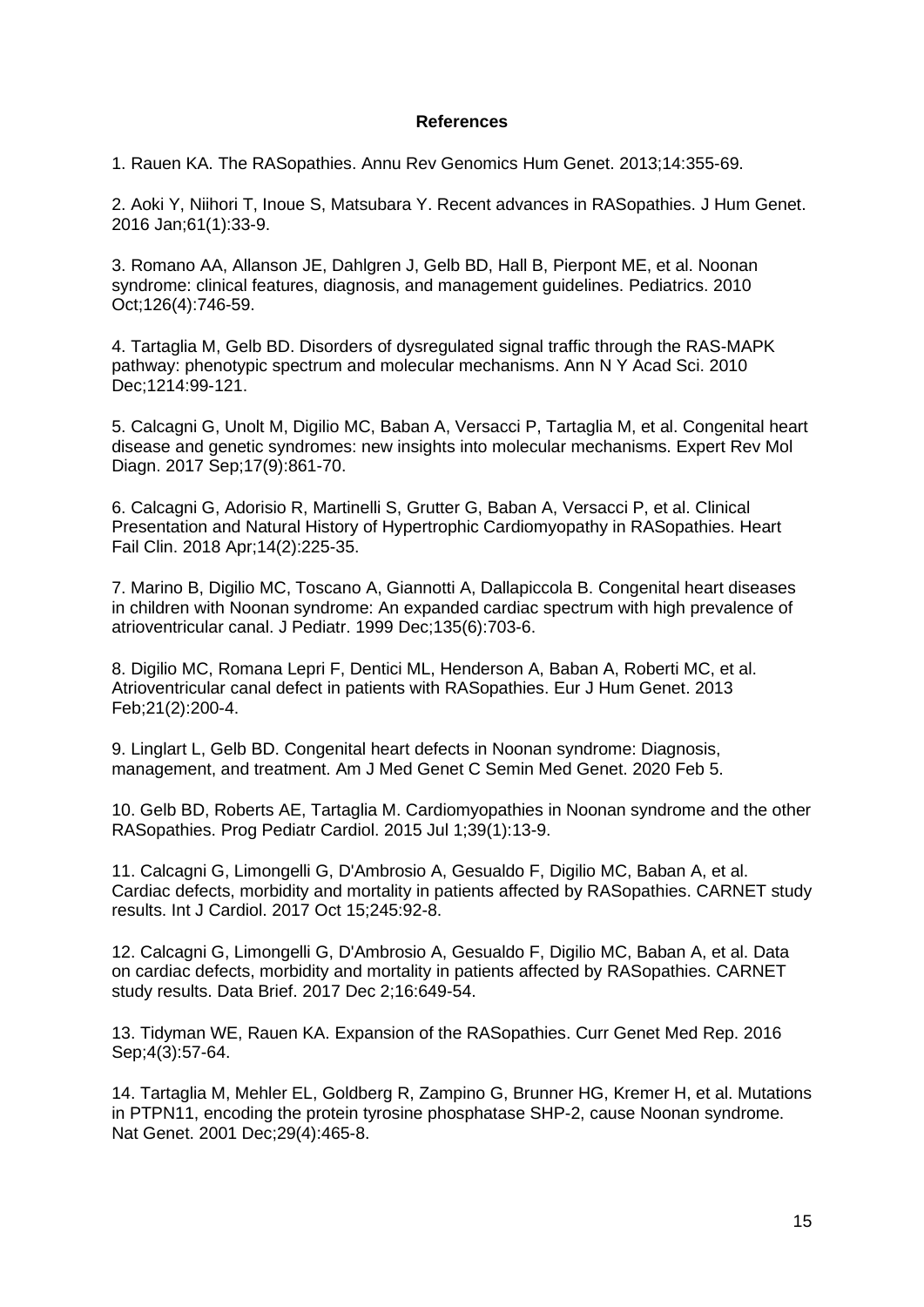15. Aoki Y, Niihori T, Banjo T, Okamoto N, Mizuno S, Kurosawa K, et al. Gain-of-function mutations in RIT1 cause Noonan syndrome, a RAS/MAPK pathway syndrome. Am J Hum Genet. 2013 Jul 11;93(1):173-80.

16. Yamamoto GL, Aguena M, Gos M, Hung C, Pilch J, Fahiminiya S, et al. Rare variants in SOS2 and LZTR1 are associated with Noonan syndrome. J Med Genet. 2015 Jun;52(6):413-21.

17. Yu KPT, Luk HM, Leung GKC, Mak CCY, Cheng SSW, Hau EWL, et al. Genetic landscape of RASopathies in Chinese: Three decades' experience in Hong Kong. Am J Med Genet C Semin Med Genet. 2019 Jun;181(2):208-17.

18. Tidyman WE, Rauen KA. Pathogenetics of the RASopathies. Hum Mol Genet. 2016 Oct 1;25(R2):R123-32.

19. Prendiville TW, Gauvreau K, Tworog-Dube E, Patkin L, Kucherlapati RS, Roberts AE, et al. Cardiovascular disease in Noonan syndrome. Arch Dis Child. 2014 Jul;99(7):629-34.

20. Colquitt JL, Noonan JA. Cardiac findings in Noonan syndrome on long-term follow-up. Congenit Heart Dis. 2014 Mar-Apr;9(2):144-50.

21. Digilio MC, Marino B, Giannotti A, Dallapiccola B. Noonan syndrome with cardiac leftsided obstructive lesions. Hum Genet. 1997 Feb;99(2):289.

22. Digilio MC, Marino B, Picchio F, Prandstraller D, Toscano A, Giannotti A, et al. Noonan syndrome and aortic coarctation. Am J Med Genet. 1998 Nov 2;80(2):160-2.

23. Pacileo G, Calabro P, Limongelli G, Santoro G, Digilio M, Sarkozy A, et al. Diffuse coronary dilation in a young patient with LEOPARD syndrome. Int J Cardiol. 2006 Sep 20;112(2):e35-7.

24. Calcagni G, Baban A, De Luca E, Leonardi B, Pongiglione G, Digilio MC. Coronary artery ectasia in Noonan syndrome: Report of an individual with SOS1 mutation and literature review. Am J Med Genet A. 2016 Mar;170(3):665-9.

25. Limongelli G, Pacileo G, Marino B, Digilio MC, Sarkozy A, Elliott P, et al. Prevalence and clinical significance of cardiovascular abnormalities in patients with the LEOPARD syndrome. Am J Cardiol. 2007 Aug 15;100(4):736-41.

26. Shachter N, Perloff JK, Mulder DG. Aortic dissection in Noonan's syndrome (46 XY turner). Am J Cardiol. 1984 Aug 1;54(3):464-5.

27. Morgan JM, Coupe MO, Honey M, Miller GA. Aneurysms of the sinuses of Valsalva in Noonan's syndrome. Eur Heart J. 1989 Feb;10(2):190-3.

28. Purnell R, Williams I, Von Oppell U, Wood A. Giant aneurysms of the sinuses of Valsalva and aortic regurgitation in a patient with Noonan's syndrome. Eur J Cardiothorac Surg. 2005 Aug;28(2):346-8.

29. Power PD, Lewin MB, Hannibal MC, Glass IA. Aortic root dilatation is a rare complication of Noonan syndrome. Pediatr Cardiol. 2006 Jul-Aug;27(4):478-80.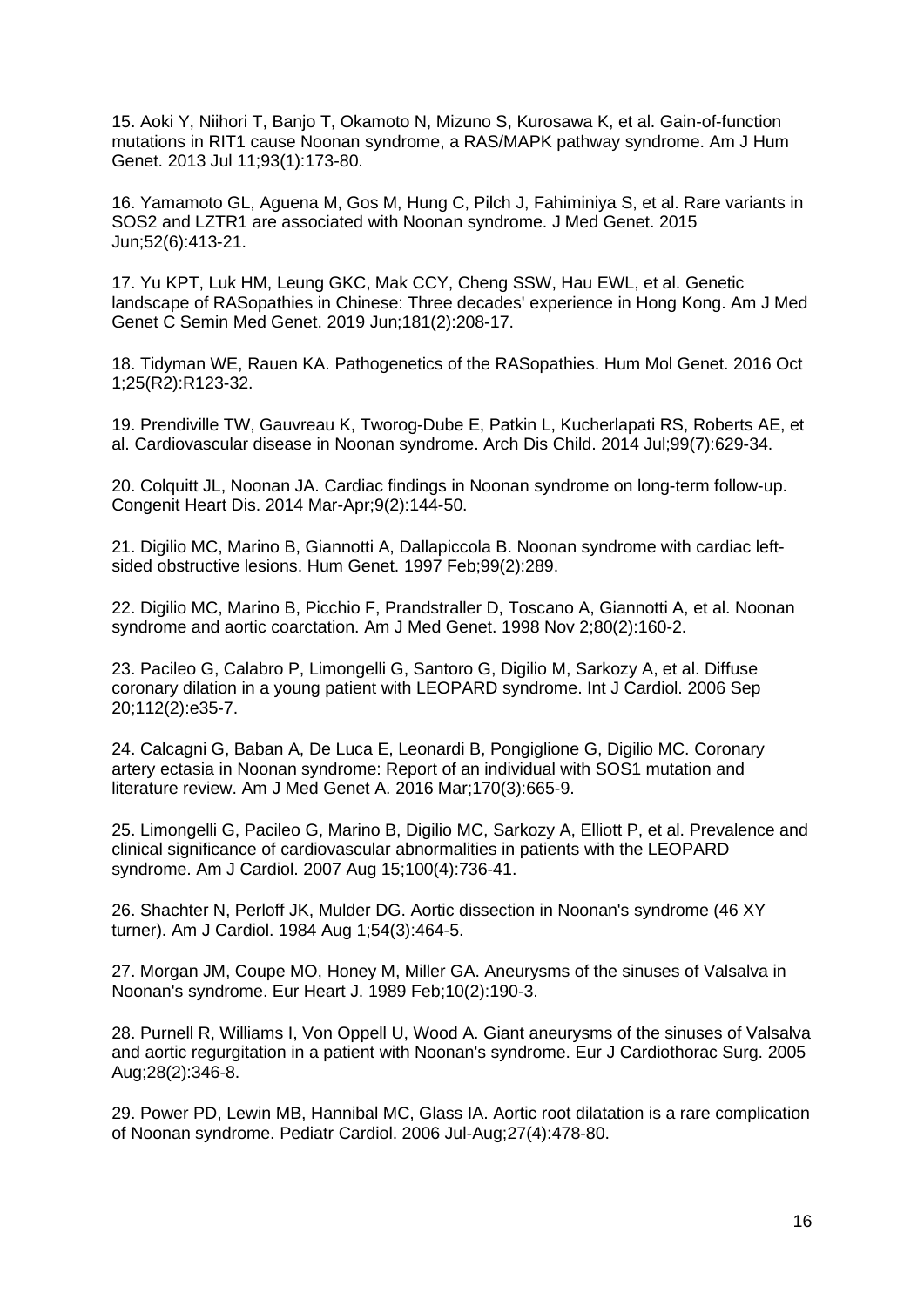30. DeSena HC, Niyazov DM, Parrino PE, Lucas VW, Shah SB, Moodie DS. An unusual cardiac defect in a patient with clinical features overlapping between cardiofaciocutaneous and Noonan syndromes. Congenit Heart Dis. 2010 Jan-Feb;5(1):70-5.

31. Wilkinson JD, Lowe AM, Salbert BA, Sleeper LA, Colan SD, Cox GF, et al. Outcomes in children with Noonan syndrome and hypertrophic cardiomyopathy: a study from the Pediatric Cardiomyopathy Registry. Am Heart J. 2012 Sep;164(3):442-8.

32. Roberts AE, Allanson JE, Tartaglia M, Gelb BD. Noonan syndrome. Lancet. 2013 Jan 26;381(9863):333-42.

33. Calcagni G, Baban A, Lepri FR, Marino B, Tartaglia M, Digilio MC. Congenital heart defects in Noonan syndrome and RIT1 mutation. Genet Med. 2016 Dec;18(12):1320.

34. Kouz K, Lissewski C, Spranger S, Mitter D, Riess A, Lopez-Gonzalez V, et al. Genotype and phenotype in patients with Noonan syndrome and a RIT1 mutation. Genet Med. 2016 Dec;18(12):1226-34.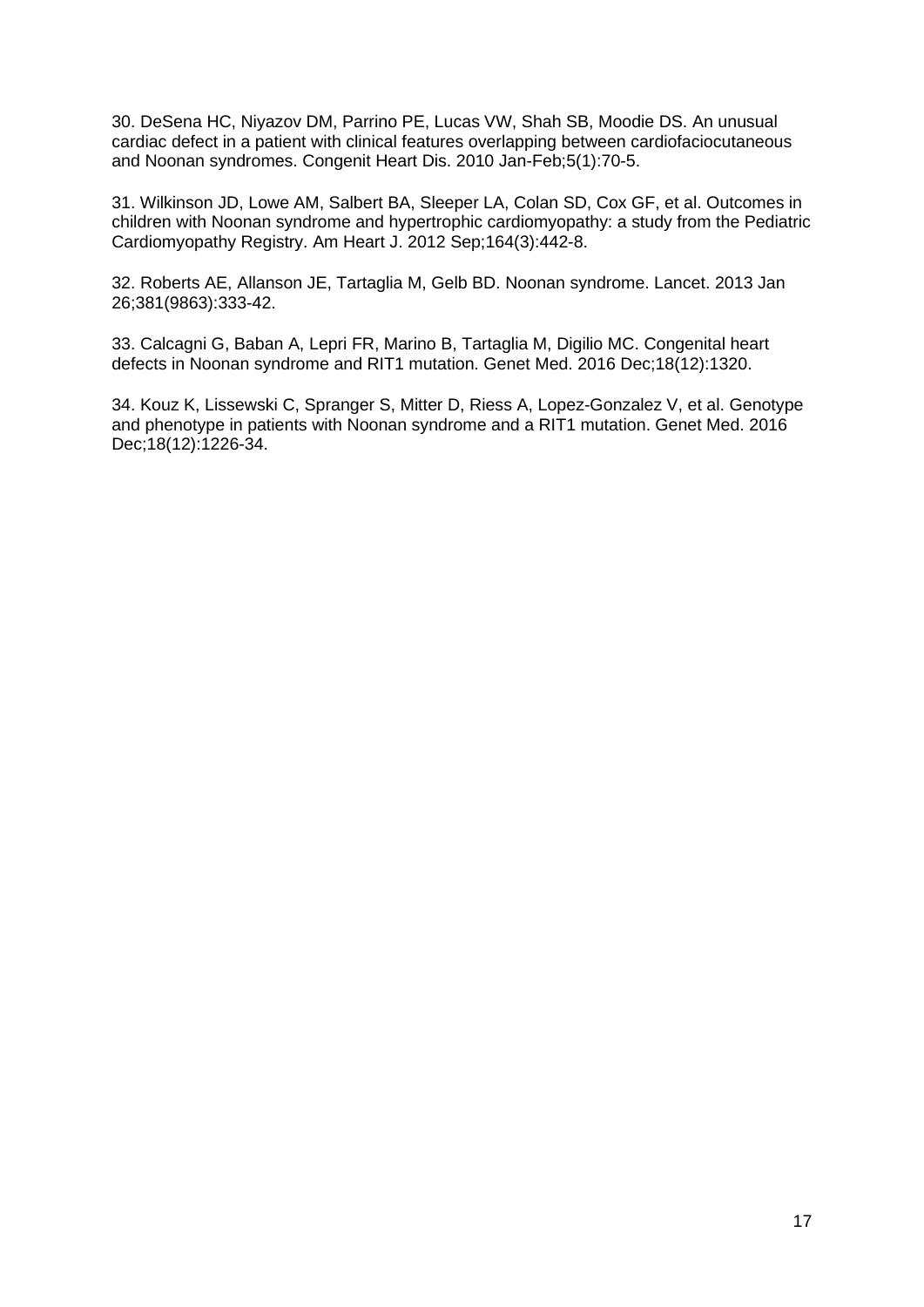

**Figure1**: cohort of patients and subgroup with ACDs (45 pts)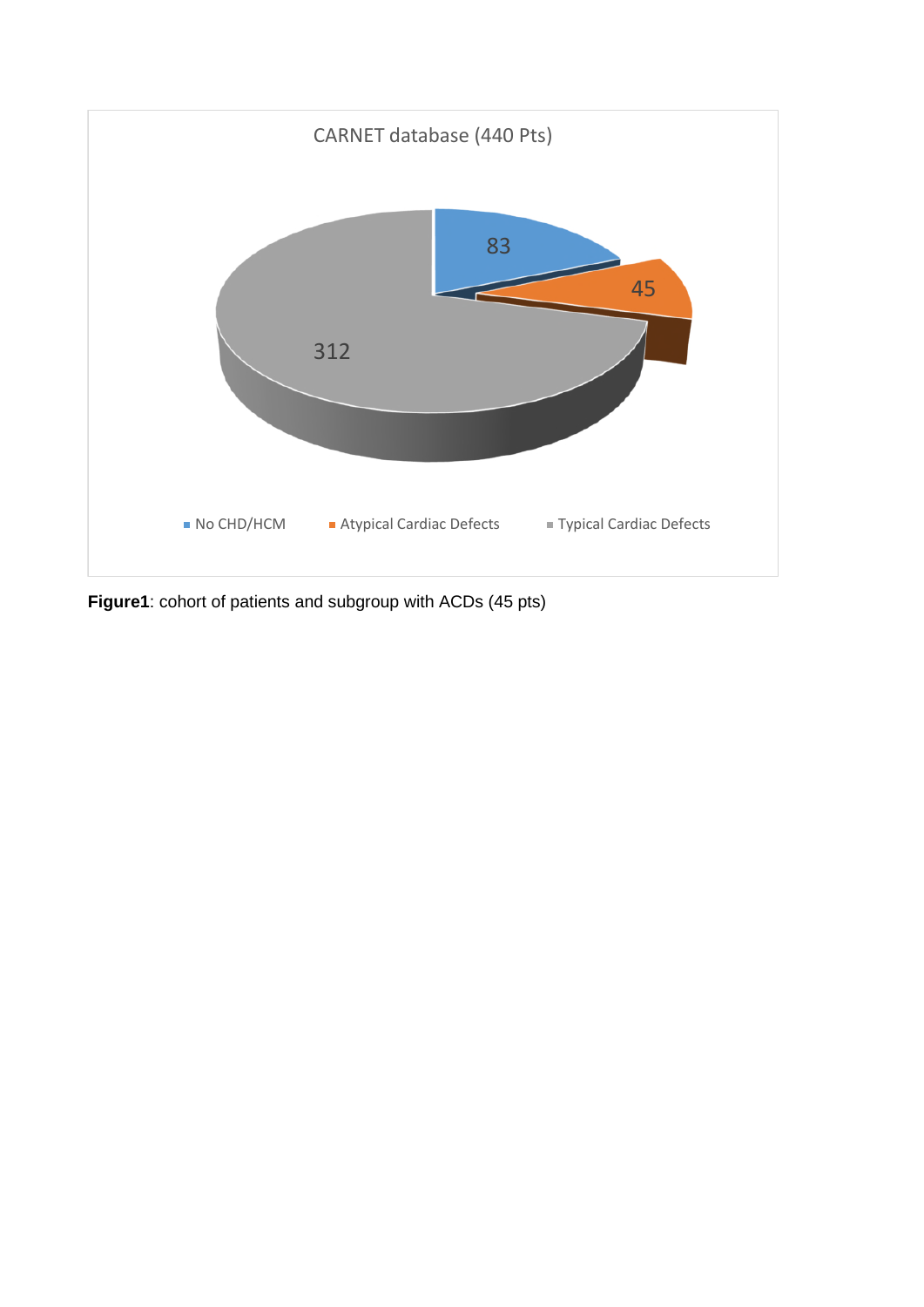| Age at last follow up (median and range) | 20,1ys (6.9-47 ys) |  |  |
|------------------------------------------|--------------------|--|--|
| <b>Female sex</b><br>20 (44,4%)          |                    |  |  |
| Syndrome (n=45)                          |                    |  |  |
| <b>NS</b>                                | 36 (80,0%)         |  |  |
| <b>LS</b>                                | $5(11,1\%)$        |  |  |
| <b>CFC</b>                               | 4(8,9%)            |  |  |
| Mutated genes (n=45)                     |                    |  |  |
| PTPN11                                   | 27 (60,0%)         |  |  |
| SOS1                                     | $5(11,1\%)$        |  |  |
| <b>BRAF</b>                              | 4(8,9%)            |  |  |
| SHOC <sub>2</sub>                        | $2(4, 4\%)$        |  |  |
| <b>KRAS</b>                              | $1(2,2\%)$         |  |  |
| <b>NRAS</b>                              | $1(2,2\%)$         |  |  |
| RAF1                                     | $1(2,2\%)$         |  |  |
| CBL                                      | $1(2,2\%)$         |  |  |
| LZTR1                                    | (2,2%)<br>1        |  |  |
| MEK1                                     | (2,2%)<br>1        |  |  |
| SOS2                                     | $1(2,2\%)$         |  |  |

**table 1: Demographic and molecular characteristics of patients**